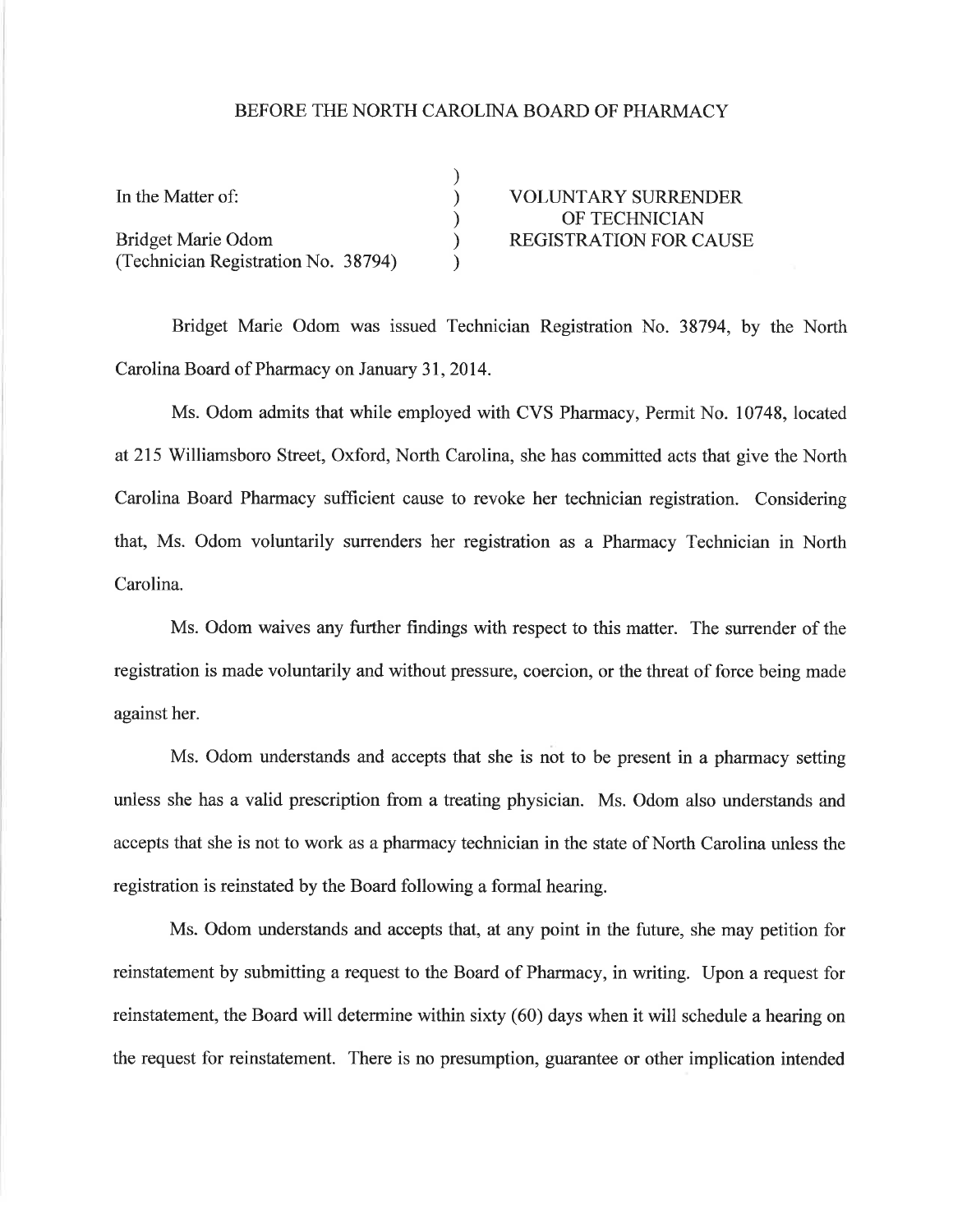within this document that the Board will reinstate the registration. The decision will be made by the Board based on consideration of all available evidence presented at a formal hearing before the Board. The registration will not be returned until and unless the Board issues a reinstatement order after any formal hearing.

This the  $\mu_{\ell}$  day of  $\mu_{\ell}$  2016.

Buida 7 M Oce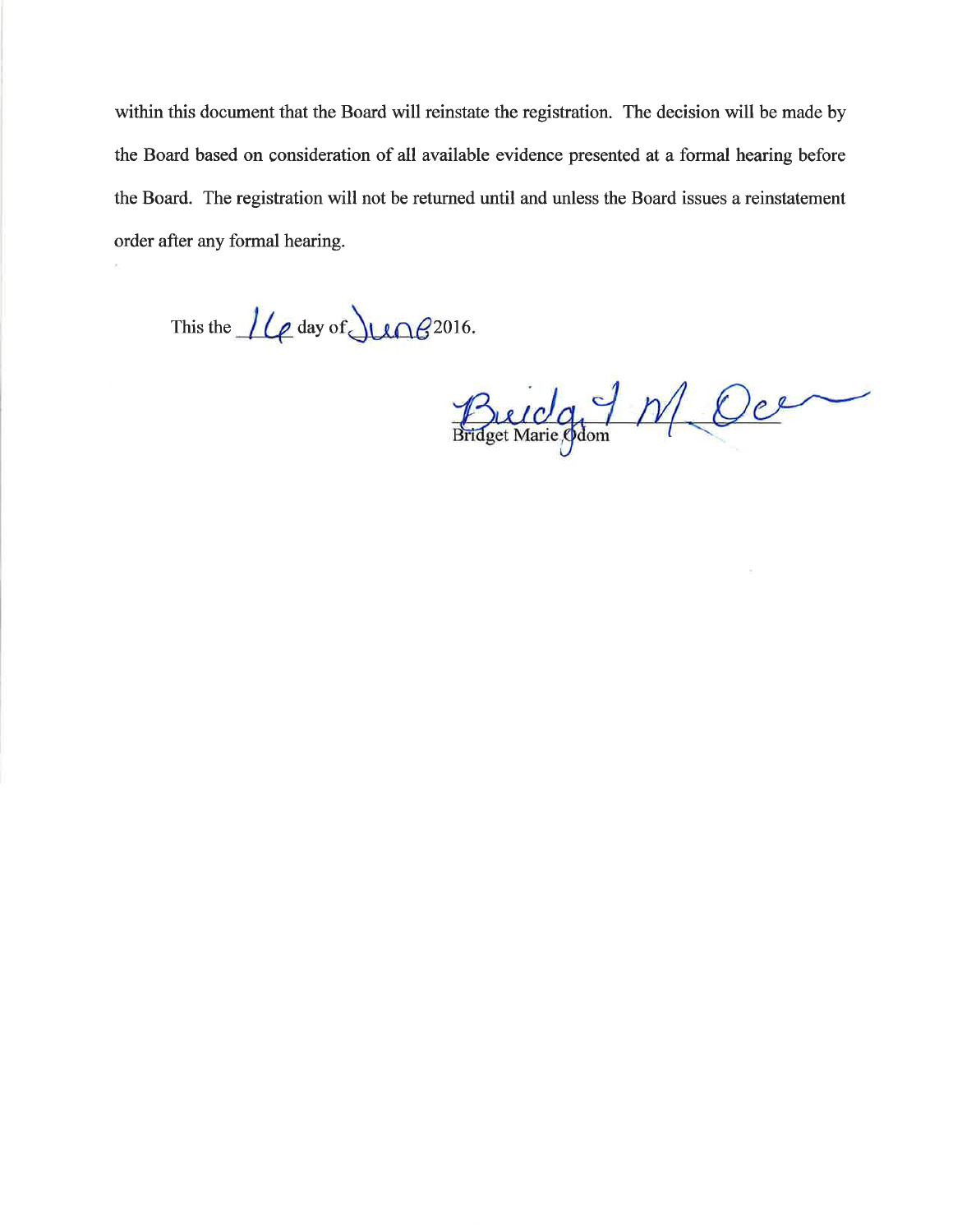## CERTIFICATE OF SERVICE

The undersigned hereby certifies that on the  $\sqrt{\log \, \,}$  day of  $\sqrt{\ln \, \,}$ , 2016 a copy of this Voluntary Surrender, Registration No. 38794, was served upon Respondent Bridget Marie Odom.

Ð

Melinda Smith Investigator NC Board of Pharmacy